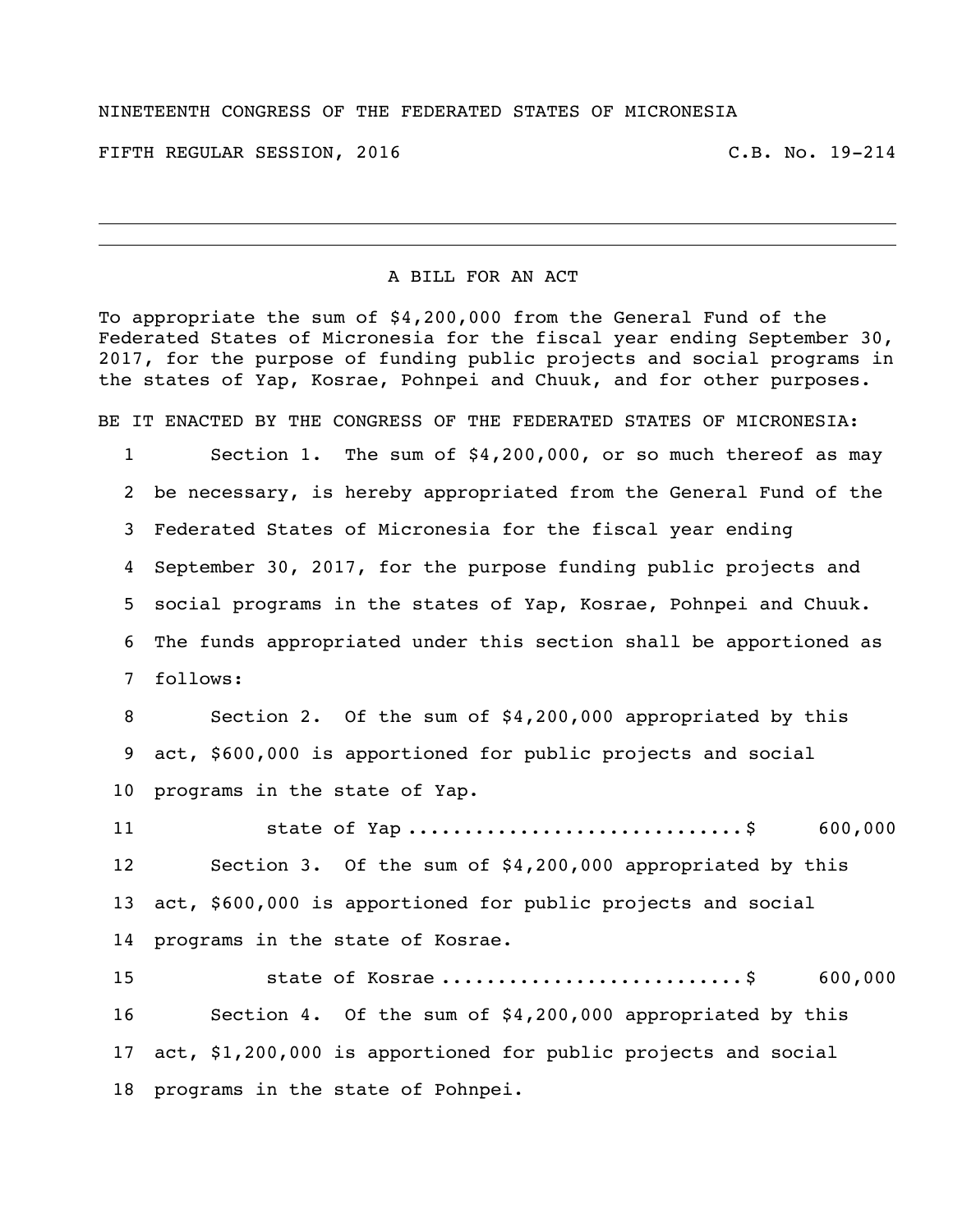| $\mathbf{1}$   | state of Pohnpei \$                                                | 1,200,000 |
|----------------|--------------------------------------------------------------------|-----------|
| $\overline{c}$ | $(1)$ At-Large                                                     | 300,000   |
| 3              | (2) Election District No. 1                                        | 300,000   |
| 4              | (3) Election District No. 2                                        | 300,000   |
| 5              | (4) Election District No. 3                                        | 300,000'' |
| 6              | Section 5. Of the sum of \$4,200,000 appropriated by               |           |
| 7              | this act, \$1,800,000 is apportioned for public projects           |           |
| 8              | and social programs in the state of Chuuk.                         |           |
| 9              | state of Chuuk \$                                                  | 1,800,000 |
| 10             | $(1)$ At-Large                                                     | 300,000   |
| 11             | $(2)$ Election District No. 1                                      | 300,000   |
| 12             | $(3)$ Election District No. 2                                      | 300,000   |
| 13             | $(4)$ Election District No. 3                                      | 300,000   |
| 14             | $(5)$ Election District No. 4                                      | 300,000   |
| 15             | $(6)$ Election District No. 5                                      | 300,000"  |
| 16             | Section 6. Allotment and management of funds and lapse date.       |           |
| 17             | All funds appropriated by this act shall be allotted, managed,     |           |
| 18             | administered and accounted for in accordance with applicable laws, |           |
| 19             | including, but not limited to, the Financial Management Act of     |           |
| 20             | The allottee shall be responsible for ensuring that these<br>1979. |           |
| 21             | funds, or so much thereof as may be necessary, are used solely for |           |
| 22             | the purpose specified in this act, and that no obligations are     |           |
| 23             | incurred in excess of the sum appropriated. The allottee of the    |           |
| 24             | funds appropriated under section 2 of this act shall be the        |           |
| 25             | Governor of Yap State. The allottee of funds appropriated under    |           |
|                |                                                                    |           |

 $2 \times 2$